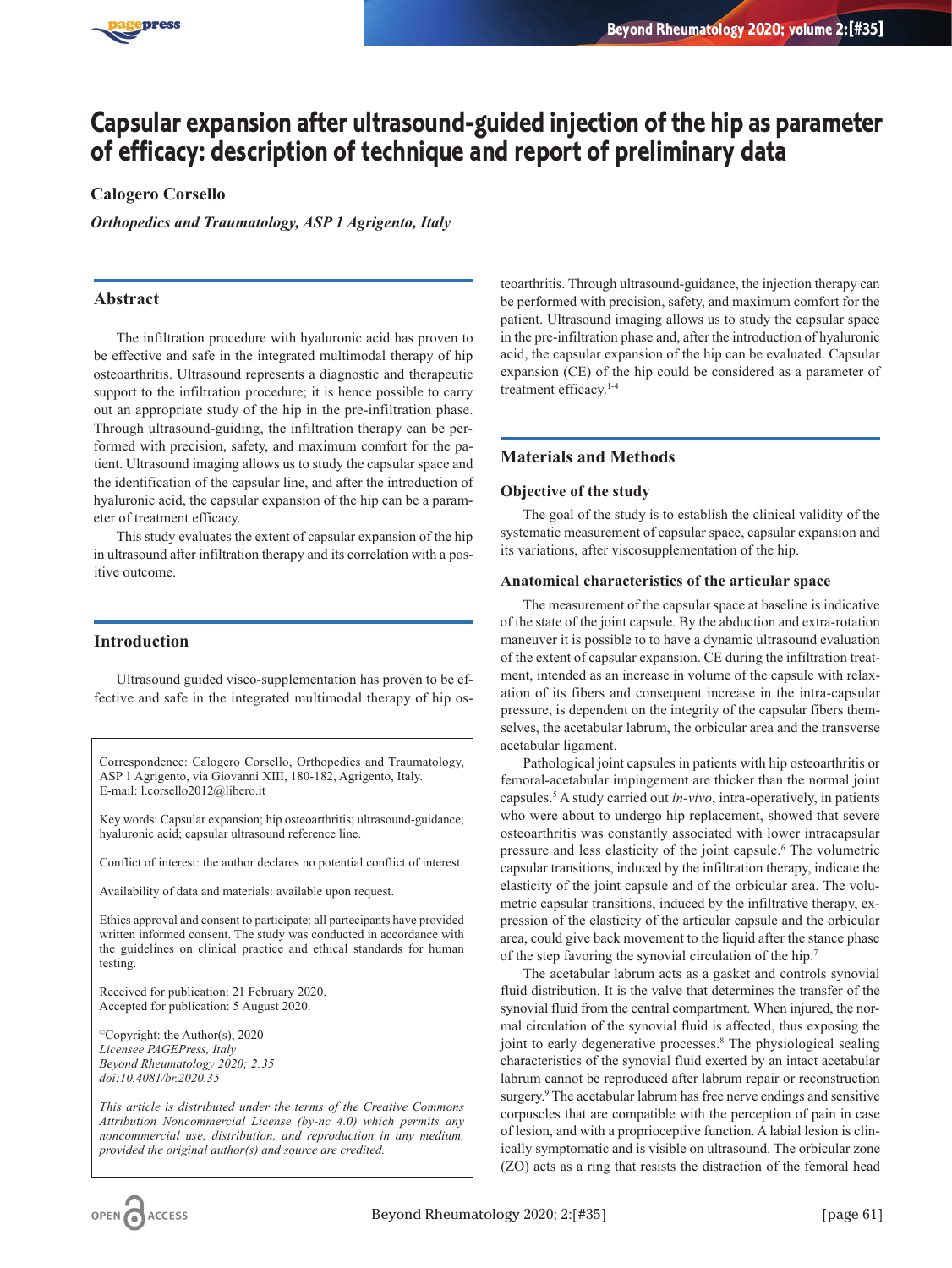and contributes to the dynamic circulation of the synovial fluid.<sup>10</sup>

Also, the transverse acetabular ligament has the characteristics of a valve.12 Arthroscopic observations have found that during the phases of flexo-extension hip there is a sort of *portcullis* effect made by the transverse ligament which moves away or crushes on the femoral neck during the movements of the latter. In the oscillating phase of the step, characterized by a negative pressure gradient, the synovial fluid enters the central chamber (assuming it enters from the antero-inferior acetabular region, near the transverse acetabular ligament). It is probable that the ZO could maximize the effects of the negative gradient through its fibrous annular structure by limiting the volume of the proximal portion of the peripheral compartment, compensating for sudden pressure drops. Then later, in the stance phase, the valve system opposes its reflux by stabilizing the pressure regimes in the central compartment. These data suggest the importance of the different anatomical structures of the hip joint, their influence, the need for their integrity and their role in the detection of the ultrasound parameter of capsular expansion.

In common clinical practice, it is necessary to bear in mind the physiological features that must be preserved to ensure the alternation of pressure between the peripheral and the central compartments. Hip osteoarthritis alters the functionality of the hip, and consequently, the circulation of the synovial fluid is involved in the pathological process. The pressure gradients of the hip compartments and the circulation of the synovial fluid are compromised and insufficient in case of lameness and rigidity, the measurement of capsular expansion, the baseline and after infiltration therapywould be an expression of the capsular volumetric transitions, determined by the elasticity of the joint capsule and the orbicular area that restore movement to the liquid after the supporting phase of the step, favoring synovial circulation of the hip.<sup>11-13</sup>

#### **Description of capsular expansion evaluation**

The capsular expansion (CE) is an imaging parameter that can be obtained during an ultrasound-guided infiltration procedure of the hip. It is the effect caused by the introduction of hyaluronic acid (HA) inside the hip's joint capsule. The capsular space (CS), measured at baseline, results from the average of three measurements.

This space is delimited by the bone profile of the femoral head (FH) distally, the articular line, the joint line (JL) and by the line that delimits proximally the joint capsule, the capsular line (CL), below the iliopsoas muscle. The transition area, *i.e.* the white line between the joint capsule and the psoas muscle with its tendon is identified as the joint capsule reference line, called the capsular ultrasound reference line (Figure 1).

The measurements of the capsule, and subsequently, of the expansion are performed from the JL to the capsular ultrasound reference line, in the middle cervical area and, laterally, in a specular way. The average of the three measurements is the value of the capsular space (basal) and the capsular expansion (after injection).

The anterior ultrasound study of the hip follows the criteria of the systematic analysis and also includes the visualization of the vessels (color), the iliopsoas with its bag, the acetabular labrum and the power doppler function during the pre-infiltration phase. During the procedure, the needle trajectory is checked by ultrasound scanning (Figure 2).

The post-injection phase (Figure 3) is dedicated to the evaluation of the CE after passive mobilization (Figure 4) of the hip. US imaging offers a *real-time* and dynamic assessment of the hip CE. The CE, induced by the introduction of HA, reflects the volumetric increase of the capsule with the relaxation of its fibers and consequent increase in intracapsular pressure. The resulting effect is joint ex-



pansibility. The CE and its variations could also have positive repercussions on the circulation of the synovial fluid inside the joint.

## **Results**

Preliminary studies were conducted on patients suffering from hip osteoarthritis treated by ultrasound-guided infiltration therapy with hyaluronic acid (linear HA medium molecular weight, >2000 kDa/2 mL). 40 patients with hip osteoarthritis, grade II-IV Kellgren and Lawrence, were enrolled in the first study. 20 patients were treated with 3 ultrasound-guided intra-articular HA injections in the hip weekly. 20 patients, grade II-IV Kellgren and Lawrence, were treated with a cycle of 2 injections weekly. Linear HA with molecular weight >2000 kDa was used in both groups. The amount per single injection was 2 ml. Samsung HM70A ultrasound with 1-7 MHz convex probe and 7.5 MHz linear probe, and ALOKA Prosound 3.500 ultrasound using 3-5 MHz convex probe and 7.5 MHz linear probe and Mindray TE 5 ultrasound with 7.5 MHz linear probe were used.

The first group of patients responded favorably to the treatment



**Figure 1. Capsular ultrasound reference line (CURL), dotted line.**



**Figure 2. Ultrasound procedure, biopsy guide.**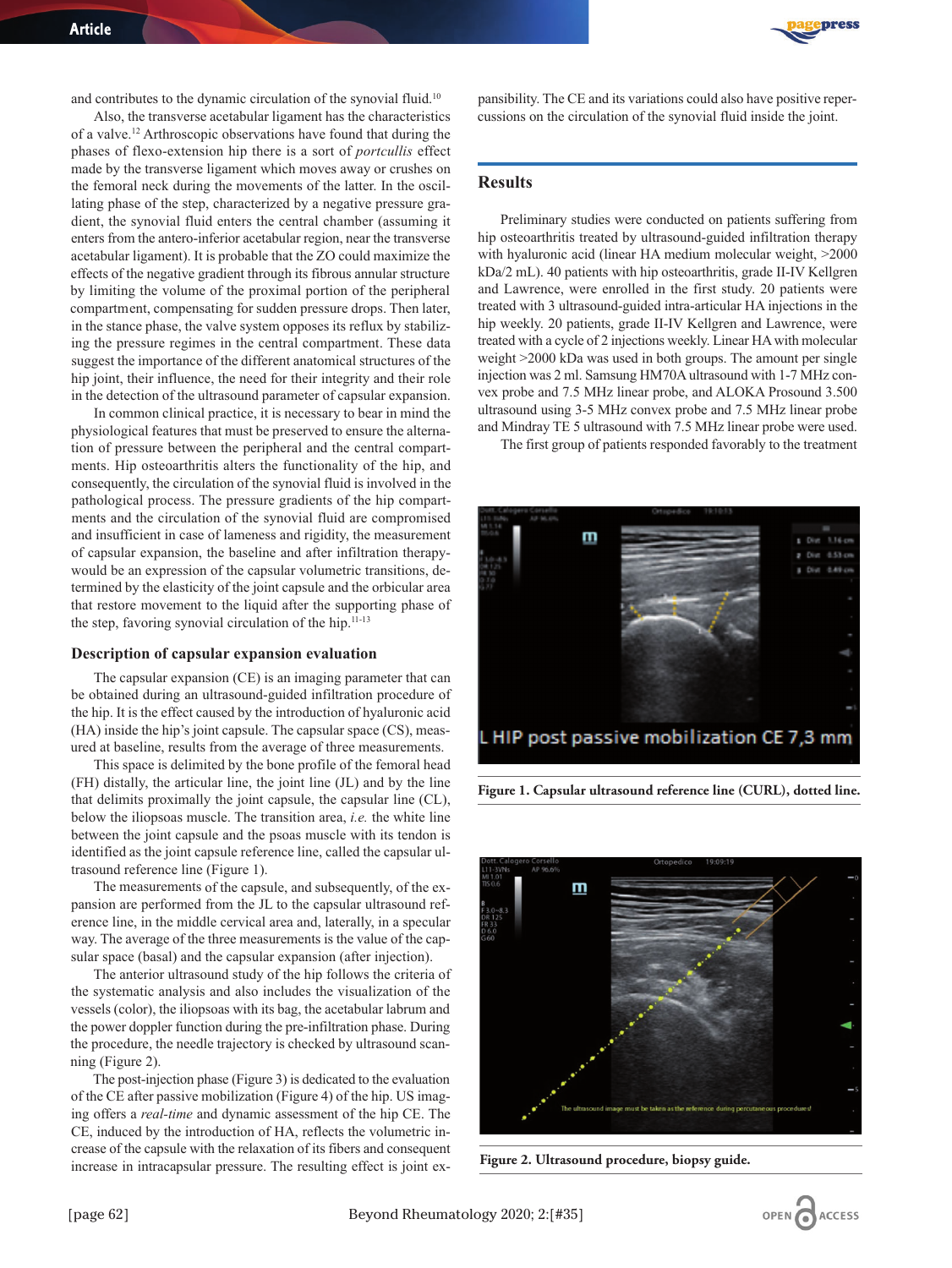

with improvement of joint pain and functionality correlated with the CE, which in turn correlates directly with the recovery of the range of motion (ROM) of the joint. The restoration of expansibility through intra-articular injection with HA should recreate the normal intracapsular pressure gradients and the physiological circulation of the synovial fluid.12

*In the second group of patients,* joint stiffness, assessed with the simplified sub-scale WOMAC, decreased after VS. The improvement in hip joint ROM was significant in cases where the CE, after injection with HA, was greater than 25% or 50% compared to the ultrasound measurement of the basal capsular space.

Patients who started hip mobilization early based on the positive expansibility showed greater joint recovery. Moreover, patients underwent physiokinesitherapy with active assisted kinesis, and manual stretching of the hip was immediately undertaken to reduce joint stiffness. The reduction of stiffness led to a decrease in painful symptoms, the resolution of any extra-rotation of the lower limb, and an increase in capsular expansion.

In hip osteoarthritis, two intra-articular, ultrasound-guided injections with HA lead to a result in terms capsular expansibility that is similar to an infiltration treatment based on three weekly injections.



**Figure 3. Ultrasound procedure, post-injection phase.**



**Figure 4. Ultrasound procedure, measurement CE post passive mobilization.**

#### **Discussion**

Untreated inflammation in the acute stages is believed to evolve into the chronic stages of capsular fibrosis, some authors have compared this process to that of adhesive capsulitis of the shoulder.

After HA injections, CE can be studied as a prognostic index of hip function recovery. Capsular expansion is a reproducible and comparable ultrasound datapoint.

The detection of the capsular expansion requires a systematic and precise ultrasound study as well as a thorough clinical examination of the patient in order to make an accurate diagnosis and plan the infiltration therapy.

A labral lesion, appreciable ultrasonographically, must be constantly checked. The infiltrative therapy, in case of concomitant lesion of the acetabular labrum, is ineffective and should not be performed. Constant ultrasound measurement of the hip capsular space provides comparable numerical parameters. In clinical practice patients appreciate this monitoring.

The short-term follow-up (*i.e.* 1 month after the infiltration cycle) of our data confirmed that the CE could be an index of hip function recovery. After the first injection, the measurement of the CE correlated with the state of the joint capsule and other related structures. The CE data can be obtained in real-time during the infiltration procedure, are reproducible and comparable. This means that, during the infiltration procedure, the expansibility data allows an immediate perception of the response of the capsule to the introduction of the HA. Then, the comparison of measurements at baseline and post-injection highlighted the state of expansion, maintenance and comparison to baseline. The data can be related to the state of the hip joint and secondarily to pain and the possible use of analgesics.

The capsular expansion analysis must be carried out at all stages of the procedure. The measurement of the capsular space could act as a surrogate of efficacy and can help in the follow-up and to choose wisely the kind, volume and concentration of HA to inject. The post-infiltrative ultrasound study, with the measurements of the capsular space, repeated at regular intervals and compared with the radiographic measurements of the joint space, the clinical parameters of functionality and the pain scales allows to evaluate the effectiveness of the procedure. Moreover, CE post infiltrative values can be correlated with other clinical parameters.

The ultrasound guidance, indispensable for a correct infiltration treatment of the hip, allows to detect the capsular space, measure the capsular expansion after the introduction of HA and its variations. The ultrasound can highlight a cartilage alteration that can be investigated with radiographic examination. Using an ultrasound study, it is possible to visualize the acetabular labrum, also *dynamically*, in order to detect lesions of the labrum which would reduce the effectiveness of infiltration therapy by compromising the *seal* function of the joint. It is possible with appropriate maneuvers to view the distensibility of the capsular fibers in the pre-injection phase by planning the quantity and type of HA to be injected.

CE detected by ultrasound during hip injection represents a numerical value and a percentage variation that defines a *relatively* constant characteristic of a population of patients affected by a degenerative hip disease treated with a precise therapeutic procedure. This value makes it possible to identify *responders* to hip infiltration therapy with HA.

The limitations of this research are: i) limited observation sample; ii) experimental study with limited literature on the topic; iii) analyses not conducted through control groups.